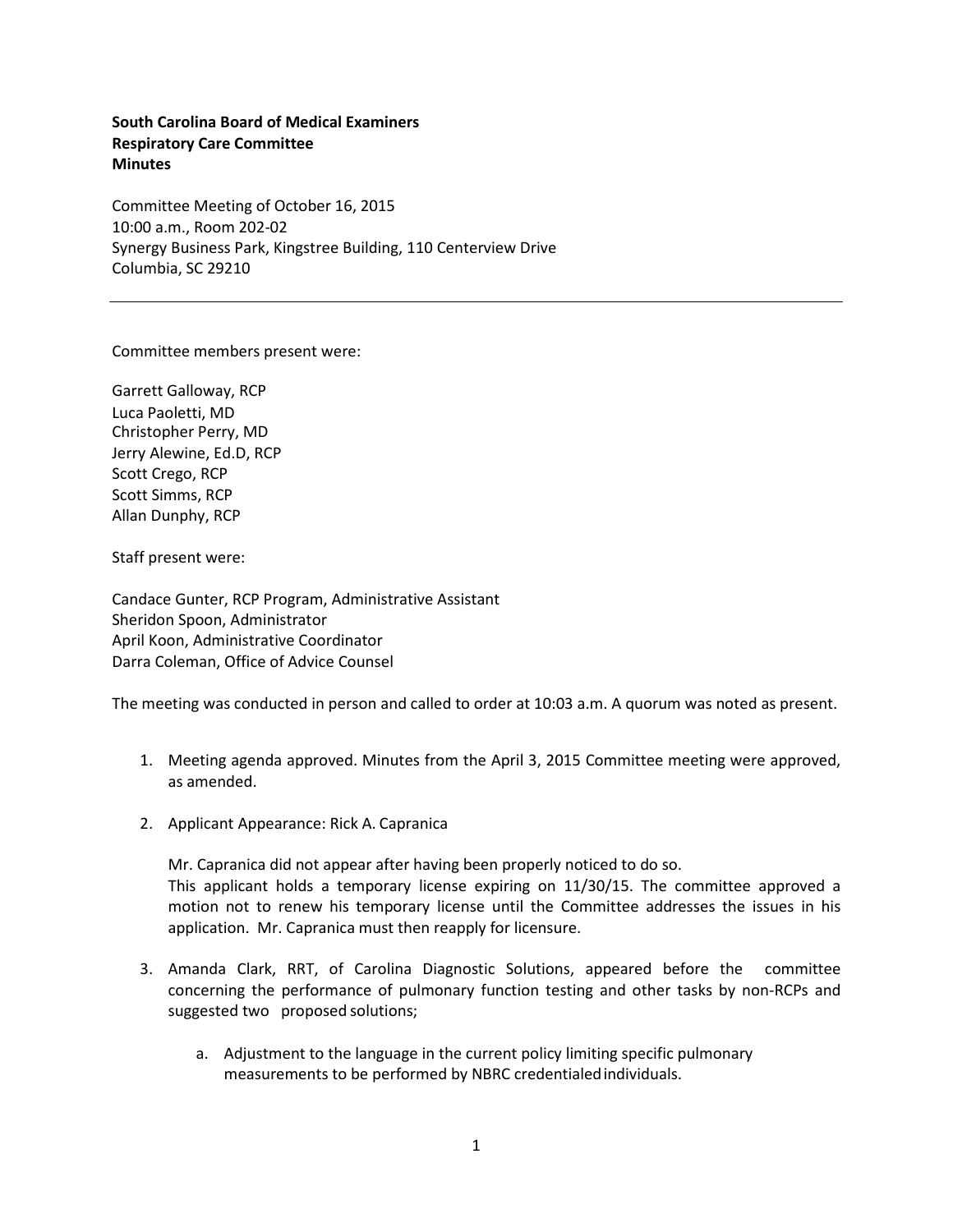- b. Requirement of non RCP's performing spirometry to have formal training in order to perform these tests.
- c. The Committee agreed to look at this issue further and identified Selma Watson, RCP of West Columbia to assist the committee.

The committee discussed the applicable law and regulation reprinted below for reference.

## SC Code Section **40-47-530 [A] [3]**

Persons not subject to provisions of this article.

(3) an individual or other health care professional who is licensed by the State or who has proven competency in one or more of the functions included in the definition of the practice of respiratory care as long as the person does not represent himself as a respiratory care practitioner. As it relates to respiratory care, individuals exempt pursuant to this section must provide proof of formal training for these functions which includes an evaluation of competence through a mechanism that is determined by the board and the committee to be both valid and reliable. The clinical assessment of artificial pressure adjuncts to the respiratory system may not be performed by any other person without proof of formal training and exemption by the board.

81-203 Competency Requirements for the Provision of Respiratory Care by Non-RCPs.

(1) Non-RCP's providing respiratory care, regardless of care setting or demographics, shall successfully complete formal training and demonstrate initial competency prior to assuming those duties. Formal training is defined as a supervised, deliberate and systematic continuing educational activity intended to develop new proficiencies with an application in mind. Formal training shall be approved by the board and include supervised didactic, laboratory and clinical activities as well as documentation of competence through a post- testing mechanism. Qualifications of the faculty and educational program must be approved by the medical director. The board must be notified of the intent to medically delegate the practice of respiratory care to non-RCP's prior to implementation of the program or practice.

(2) Certified Nurse Anesthetists and Certified Paramedical and Emergency Medical Technicians (EMT's) are exempt from this regulation so long as they are certified or licensed by the State and do not hold themselves out as respiratory care practitioners or practice respiratorycare.

(3) Registered Polysomnographic Technologists (RPSGT's) practicing in an accredited sleep medicine facility are exempt from this regulation so long as they are practicing under physician direction and do not hold themselves out as respiratory care practitioners or practice respiratorycare.

Certain NIOSH Spirometry training programs were discussed with supporting documentation from the CDC that explains the NIOSH-approved training course. Allan Dunphy, RCP advised he provides this 20 hour course.

4. The committee discussed a change to the law in the state of Arizona Law whereby the AZ temporary license was eliminated. In that state, those temporarily licensed on or before July 1, 2015 will be able to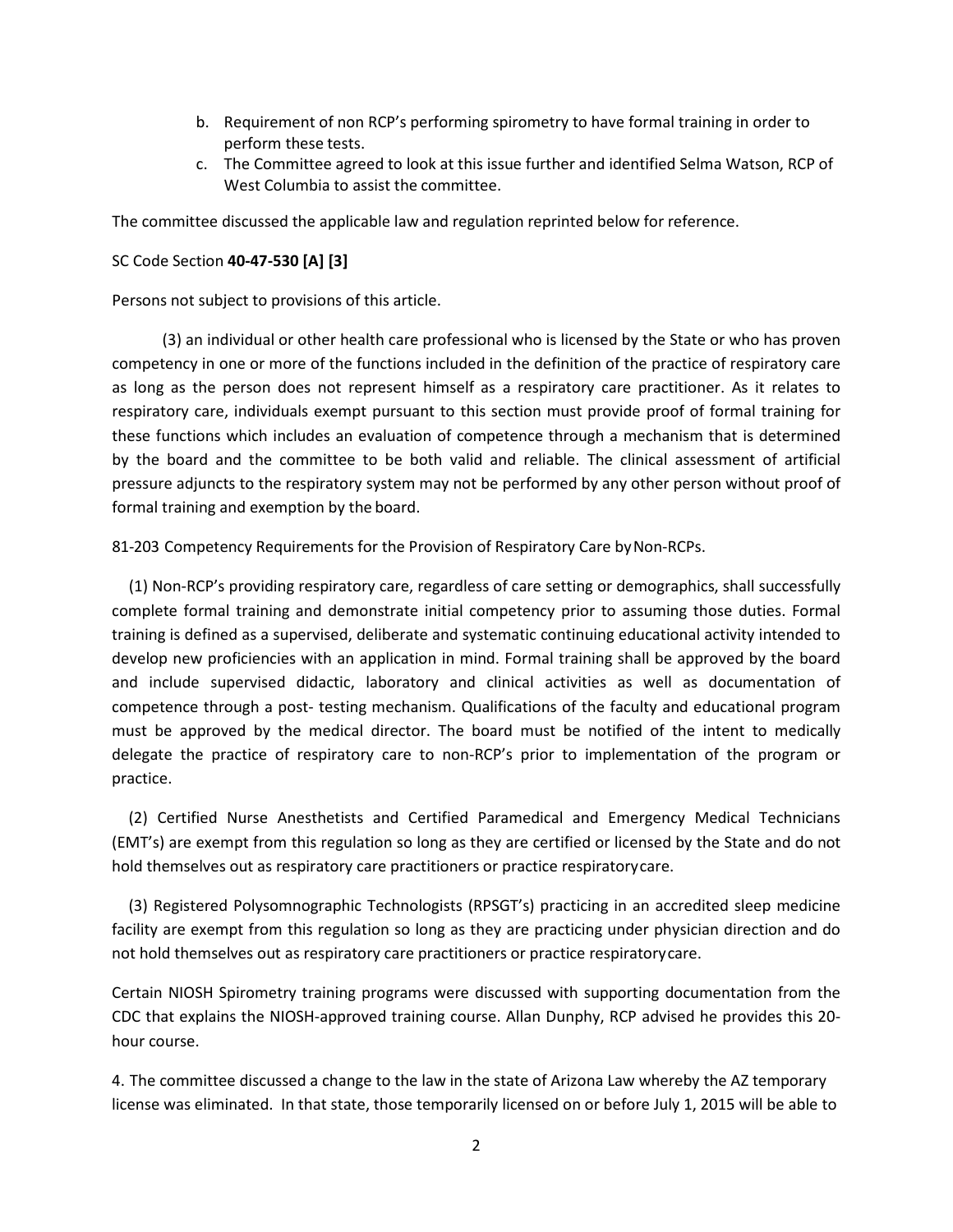continue practice until the temporary license expires or a permanent license is issued. Mr. Spoon explained the difference in South Carolina between the Limited License, the Permanent License and the Temporary license. See SC Code 40-47-620 and 625 which authorizes the board to issue a temporary license pending approval by the committee and the board for permanent licensure.

Allan Dunphy, RCP posed a question concerning the Limited license application verbiage which provides

*NOTE: If you receive a Limited License from this Board prior to graduation, proof of graduation (diploma, certificate of completion or transcripts) must be received by the Board office within 30 days of graduation or your Limited License will be deemed void and application fee will be forfeited.*

This language is based on SC Code 40 -47-655. The administrator's office will run a report of Limited licensees to ensure continued compliance.

**SECTION 40-47-655.** Limited license to practice respiratory care.

(A) Upon payment of a fee prescribed by the committee and approved by the board, the board may issue a limited license to practice respiratory care under the direct supervision of a licensed respiratory care practitioner to an applicant who presents written documentation, verified by oath, that the applicant is a graduate of or student of a respiratory care program approved by the American Medical Association or a successor accrediting authority recognized as such by the board. If a student, the applicant must be scheduled to graduate from this program within forty-five days of the date on which the limited license is to be issued.

(B) A limited license issued under this section is valid for a period of six months. Upon expiration of a limited license and payment of the fee prescribed by the committee and approved by the board, the board may renew the limited license once for a period of six months. A limited license must not be renewed more than twelve months from the date it was originallyissued.

5. Review and approval of applicants with 'YES' answers. [See **Bold**below]

The Committee did not designate any 'YES' answer applications for appearance.

| Last Name      | middle<br><b>Name</b> | <b>First Name</b> | <i>Issuance</i><br>Date | Expiration<br>Date | Profession | Description   | Credential<br>Number |
|----------------|-----------------------|-------------------|-------------------------|--------------------|------------|---------------|----------------------|
| <b>Akerson</b> | <b>Marie</b>          | <b>Kristin</b>    | 8/5/2015                | 11/30/2015         | <b>TL</b>  | <b>ACTIVE</b> | 5729                 |

6. Review and approval of temporary to permanentlicenses.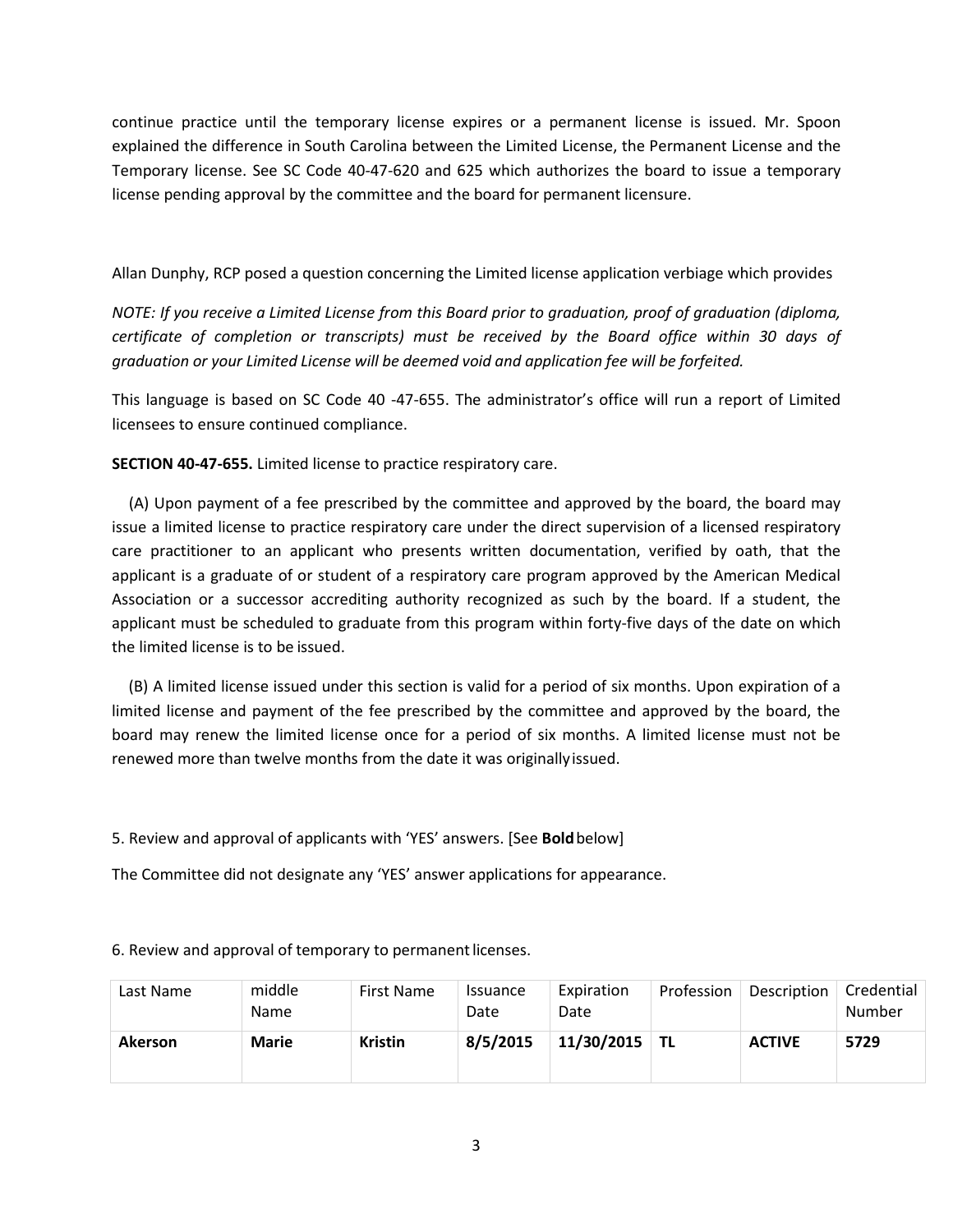| Anderson        | Ann            | Rhonda         | 8/19/2015 | 11/30/2015 | <b>TL</b> | <b>ACTIVE</b> | 5742 |
|-----------------|----------------|----------------|-----------|------------|-----------|---------------|------|
| Barbrey         | Suzanne        | Rebecca        | 7/17/2015 | 11/30/2015 | <b>TL</b> | <b>ACTIVE</b> | 5669 |
| <b>Bates</b>    | Michelle       | Loranda        | 9/22/2015 | 11/30/2015 | <b>TL</b> | <b>ACTIVE</b> | 5761 |
| <b>Bates</b>    | D              | Natasha        | 8/19/2015 | 11/30/2015 | <b>TL</b> | <b>ACTIVE</b> | 5741 |
| Blair           | E              | Melissa        | 8/18/2015 | 11/30/2015 | <b>TL</b> | <b>ACTIVE</b> | 5740 |
| <b>Borders</b>  | Carter         | Melissa        | 8/21/2015 | 11/30/2015 | <b>TL</b> | <b>ACTIVE</b> | 5658 |
| <b>BORRMANN</b> | <b>ANN</b>     | SARA           | 9/9/2015  | 11/30/2015 | <b>TL</b> | <b>ACTIVE</b> | 5725 |
| <b>Brownlee</b> | Ryan           | Christopher    | 9/4/2015  | 11/30/2015 | <b>TL</b> | <b>ACTIVE</b> | 5730 |
| Capranica       | $\mathbf{A}$   | <b>Rick</b>    | 8/21/2015 | 11/30/2015 | <b>TL</b> | <b>ACTIVE</b> | 5744 |
| Crosby          | ${\bf N}$      | <b>Tamara</b>  | 7/15/2015 | 11/30/2015 | <b>TL</b> | <b>ACTIVE</b> | 5701 |
| Csondor         | Ryan           | Jonathan       | 8/31/2015 | 11/30/2015 | <b>TL</b> | <b>ACTIVE</b> | 5720 |
| Donnelly        | Fowler         | Donna          | 7/16/2015 | 11/30/2015 | <b>TL</b> | <b>ACTIVE</b> | 5702 |
| Emberson        | Curtis         | Luke           | 7/8/2015  | 11/30/2015 | <b>TL</b> | <b>ACTIVE</b> | 5695 |
| Gager           | Roxanne        | <b>Crystal</b> | 4/15/2015 | 11/30/2015 | <b>TL</b> | <b>ACTIVE</b> | 5639 |
| Grieco          | <b>Domenic</b> | James          | 7/9/2015  | 11/30/2015 | <b>TL</b> | <b>ACTIVE</b> | 5696 |
| Gyomory         | Ann            | Noelle         | 7/8/2015  | 11/30/2015 | <b>TL</b> | <b>ACTIVE</b> | 5667 |
| Hale            | Lynn           | Jenny          | 9/17/2015 | 11/30/2015 | <b>TL</b> | <b>ACTIVE</b> | 5757 |
| <b>Hanley</b>   | lan            | <b>Timothy</b> | 5/8/2015  | 11/30/2015 | <b>TL</b> | <b>ACTIVE</b> | 5649 |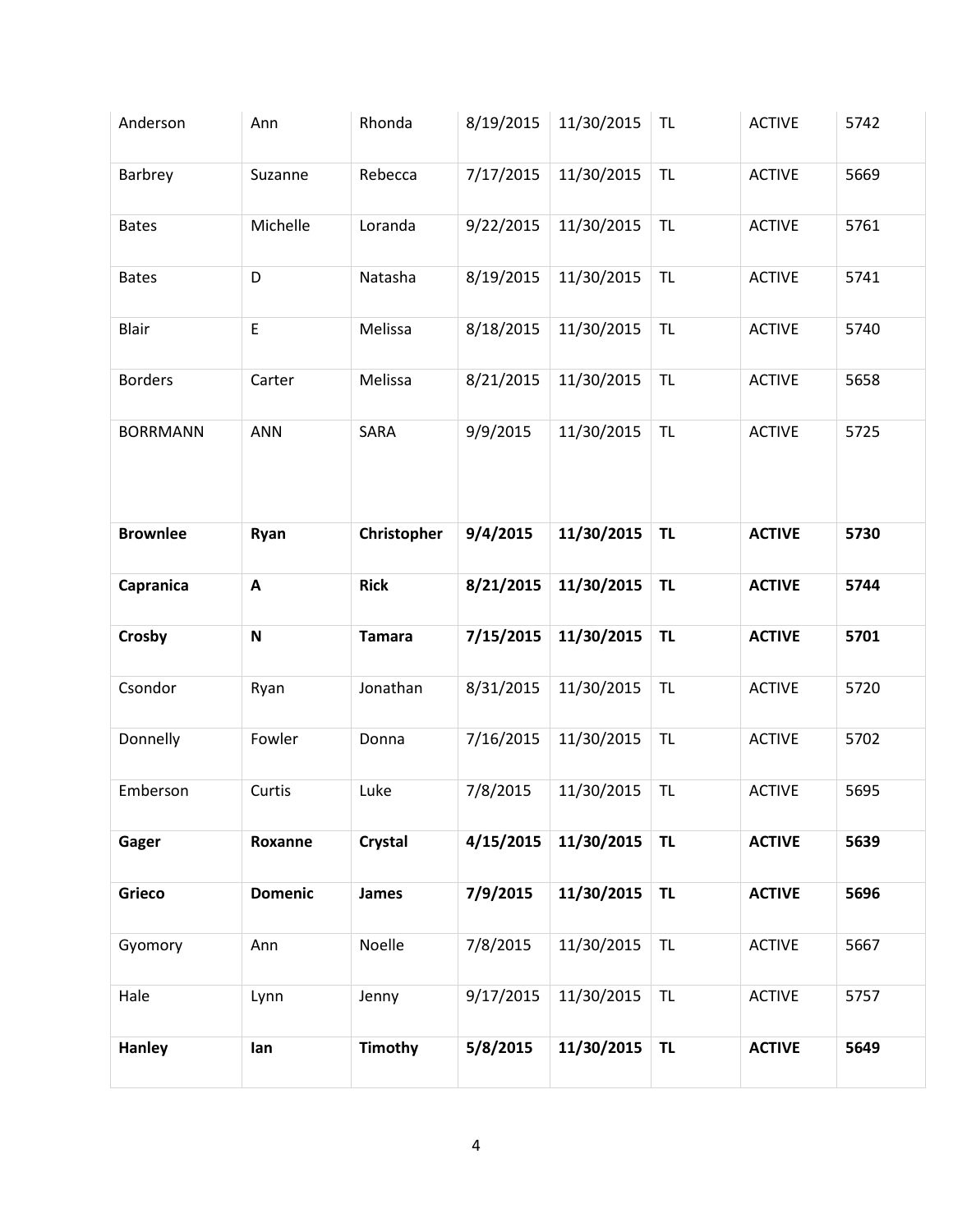| Harper         | Evette                          | Millie         | 7/27/2015 | 11/30/2015 | <b>TL</b> | <b>ACTIVE</b> | 5716 |
|----------------|---------------------------------|----------------|-----------|------------|-----------|---------------|------|
| Hill           | Renee                           | Jessica        | 8/27/2015 | 11/30/2015 | <b>TL</b> | <b>ACTIVE</b> | 5749 |
| <b>Holland</b> | Jim                             | <b>Brett</b>   | 8/7/2015  | 11/30/2015 | <b>TL</b> | <b>ACTIVE</b> | 5732 |
| <b>HOLLIS</b>  | <b>WAYNE</b>                    | <b>ANTHONY</b> | 8/28/2015 | 11/30/2015 | <b>TL</b> | <b>ACTIVE</b> | 5752 |
| Hooper         | Lyn                             | Vanessa        | 8/25/2015 | 11/30/2015 | <b>TL</b> | <b>ACTIVE</b> | 5745 |
| Hunt           | Joe                             | <b>Devin</b>   | 9/22/2015 | 11/30/2015 | <b>TL</b> | <b>ACTIVE</b> | 5759 |
| Jones          | Denise                          | Casey          | 8/27/2015 | 11/30/2015 | <b>TL</b> | <b>ACTIVE</b> | 5750 |
| Langdale       | Ruth                            | <b>Candice</b> | 6/24/2015 | 11/30/2015 | <b>TL</b> | <b>ACTIVE</b> | 5684 |
| Lee            | <b>Frances</b><br><b>Vionet</b> | <b>Marie</b>   | 4/9/2015  | 11/30/2015 | <b>TL</b> | <b>ACTIVE</b> | 5637 |
| Lineweaver     | Marie                           | Theresa        | 8/26/2015 | 11/30/2015 | <b>TL</b> | <b>ACTIVE</b> | 5747 |
| Maynard        | Nichole                         | Traci          | 9/3/2015  | 11/30/2015 | <b>TL</b> | <b>ACTIVE</b> | 5753 |
| McDuffie       | Lewis                           | Daniel         | 8/28/2015 | 11/30/2015 | TL        | <b>ACTIVE</b> | 5722 |
| McWaters       | Douglas                         | Andrew         | 8/28/2015 | 11/30/2015 | <b>TL</b> | <b>ACTIVE</b> | 5751 |
| <b>Miller</b>  | Elizabeth                       | Anne           | 4/6/2015  | 11/30/2015 | <b>TL</b> | <b>ACTIVE</b> | 5636 |
| <b>Miller</b>  | Amanda                          | Georgia        | 4/13/2015 | 11/30/2015 | <b>TL</b> | <b>ACTIVE</b> | 5638 |
| Milton-Hall    | Marie                           | Jody           | 9/21/2015 | 11/30/2015 | <b>TL</b> | <b>ACTIVE</b> | 5718 |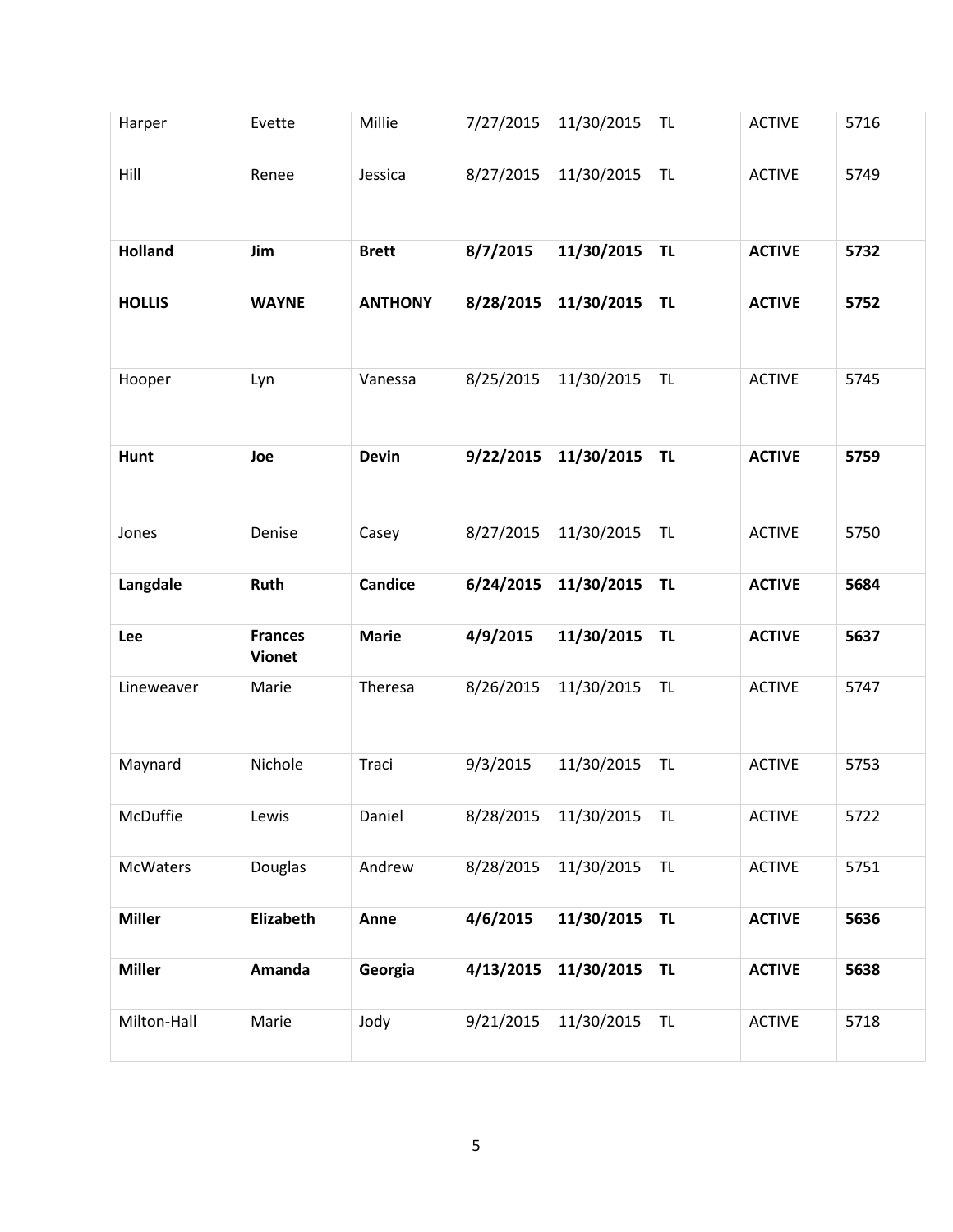| <b>NORRIS</b>      | <b>BULLOCK</b>     | <b>BRYAN</b>     | 9/14/2015 | 11/30/2015 | <b>TL</b> | <b>ACTIVE</b> | 5755 |
|--------------------|--------------------|------------------|-----------|------------|-----------|---------------|------|
| Oxner              | Renee              | Courtney         | 9/4/2015  | 11/30/2015 | <b>TL</b> | <b>ACTIVE</b> | 5664 |
| Palumbo            | Ann                | <b>Tabetha</b>   | 3/26/2015 | 11/30/2015 | <b>TL</b> | <b>ACTIVE</b> | 5632 |
| Patton             | <b>Kaye</b>        | <b>Judith</b>    | 7/21/2015 | 11/30/2015 | <b>TL</b> | <b>ACTIVE</b> | 5710 |
| Peek               | Anne               | Sara             | 6/12/2015 | 11/30/2015 | <b>TL</b> | <b>ACTIVE</b> | 5648 |
| Pettit             | Warner<br>Wilbanks | Elizabeth        | 7/27/2015 | 11/30/2015 | <b>TL</b> | <b>ACTIVE</b> | 5717 |
| Piraino            | <b>Marcello</b>    | <b>Phillip</b>   | 6/26/2015 | 11/30/2015 | <b>TL</b> | <b>ACTIVE</b> | 5686 |
| <b>RATLIFF</b>     | GAIL               | <b>ELIZABETH</b> | 8/28/2015 | 11/30/2015 | <b>TL</b> | <b>ACTIVE</b> | 5724 |
| Rawls              | $\mathsf{C}$       | <b>Timothy</b>   | 6/11/2015 | 11/30/2015 | <b>TL</b> | <b>ACTIVE</b> | 5679 |
| <b>RHODENBAUGH</b> | <b>ANNE</b>        | <b>COURTNEY</b>  | 9/16/2015 | 11/30/2015 | <b>TL</b> | <b>ACTIVE</b> | 5756 |
| <b>RICHARDSON</b>  |                    | <b>JESSICA</b>   | 9/22/2015 | 11/30/2015 | <b>TL</b> | <b>ACTIVE</b> | 5760 |
| <b>Roberts</b>     | $\mathsf{C}$       | Quengwania       | 8/10/2015 | 11/30/2015 | <b>TL</b> | <b>ACTIVE</b> | 5683 |
| Scott              | <b>Brandon</b>     | Jacob            | 8/25/2015 | 11/30/2015 | <b>TL</b> | <b>ACTIVE</b> | 5746 |
| <b>Smalls</b>      | Renay              | Candance         | 5/18/2015 | 11/30/2015 | <b>TL</b> | <b>ACTIVE</b> | 5655 |
| Smith              | Marie              | Amanda           | 9/18/2015 | 11/30/2015 | <b>TL</b> | <b>ACTIVE</b> | 5719 |
| <b>STANFORD</b>    | ALEXANDER          | <b>JONATHAN</b>  | 9/10/2015 | 11/30/2015 | <b>TL</b> | <b>ACTIVE</b> | 5754 |
| <b>Streby</b>      | <b>Russell</b>     | Adam             | 4/6/2015  | 11/30/2015 | <b>TL</b> | <b>ACTIVE</b> | 5635 |
| <b>THOMPSON</b>    | <b>JAMES</b>       | <b>LUTHER</b>    | 8/21/2015 | 11/30/2015 | <b>TL</b> | <b>ACTIVE</b> | 5743 |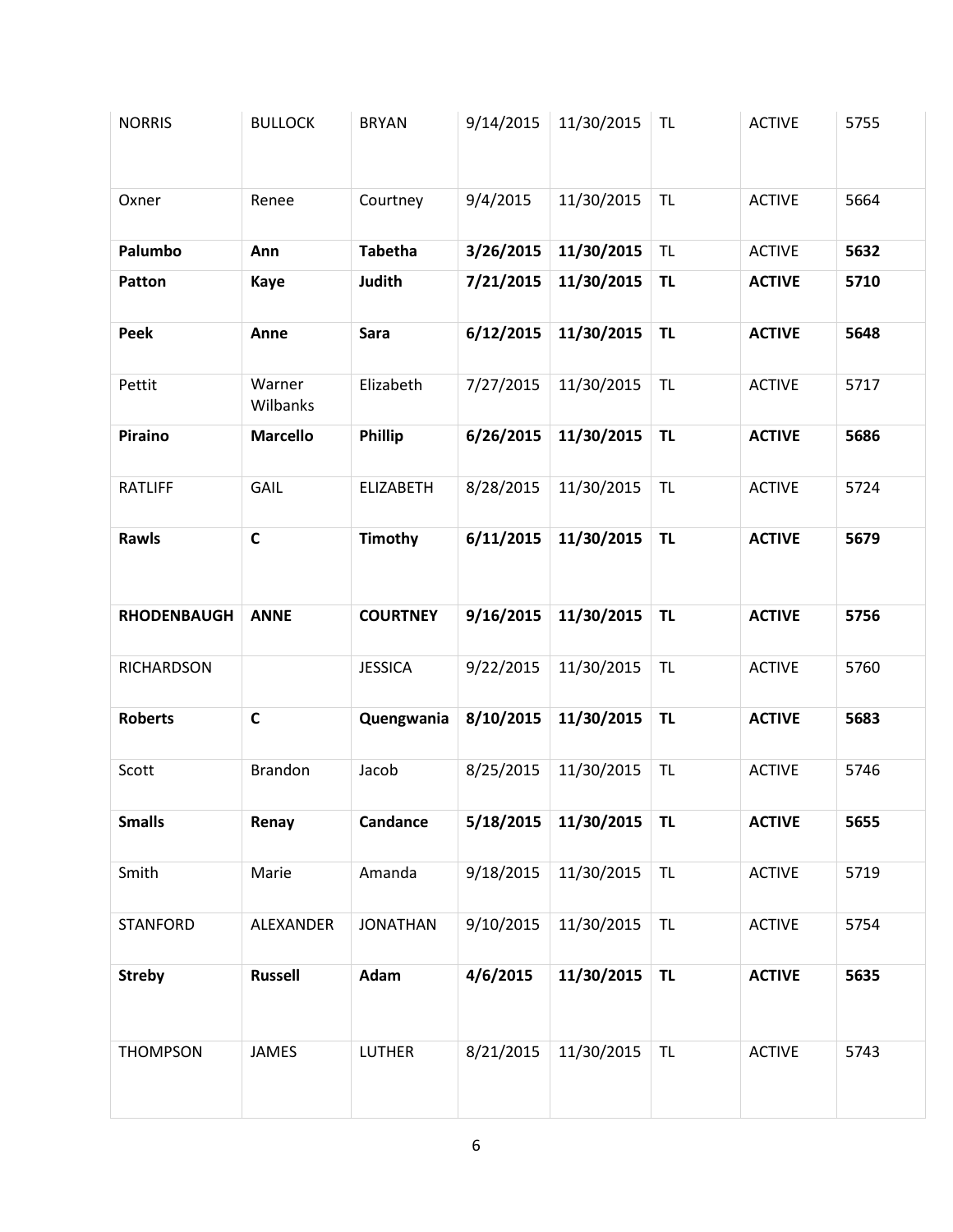| Tilden          | E             | Andrea          | 8/27/2015 | 11/30/2015 | <b>TL</b> | <b>ACTIVE</b> | 5676 |
|-----------------|---------------|-----------------|-----------|------------|-----------|---------------|------|
| <b>WALKER</b>   | ANJANNETTE    | ZUKEASHA        | 8/17/2015 | 11/30/2015 | <b>TL</b> | <b>ACTIVE</b> | 5738 |
| Wallace         | Elizabeth     | Megan           | 7/13/2015 | 11/30/2015 | <b>TL</b> | <b>ACTIVE</b> | 5698 |
| <b>Williams</b> | A             | <b>Holly</b>    | 8/6/2015  | 11/30/2015 | <b>TL</b> | <b>ACTIVE</b> | 5731 |
| Wilson          |               | Bryan           | 8/14/2015 | 11/30/2015 | TL        | <b>ACTIVE</b> | 5737 |
| YATES           | <b>NICOLE</b> | <b>MICHELLE</b> | 9/22/2015 | 11/30/2015 | TL        | <b>ACTIVE</b> | 5758 |

**A motion was made by Jerry Alewine, RCP to approve the following temporary licenses to be updated to permanent. Scott Crego, RCP and Luca Paoletti, RCP seconded the motions. Motions carried.**

- Kristin Akerson
- Christopher Brownlee
- Tamara Crosby

**A motion was made by Christopher Perry, RCP to approve the following temporary licenses to be updated to permanent. Garrett Galloway, RCP, and Scott Crego, RCP seconded the motions. Motions carried.**

- Crystal Gager
- James Grieco
- Timothy Hanley

**A motion was made by Jerry Alewine, RCP to approve the following temporary licenses to be updated to permanent. Garrett Galloway, RCP, Luca Paoletti, RCP, and Scott Simms, RCP seconded the motions. Motions carried.**

- Brett Holland
- Anthony Hollis
- Holly Williams
- Devin Hunt

**A motion was made by Garrett Galloway, RCP to approve the following temporary licenses to be updated to permanent. Jerry Alewine, RCP and Scott Simms, RCP seconded the motions. Motions carried.**

- Candice Langdale
- Marie Lee
- Anne Miller